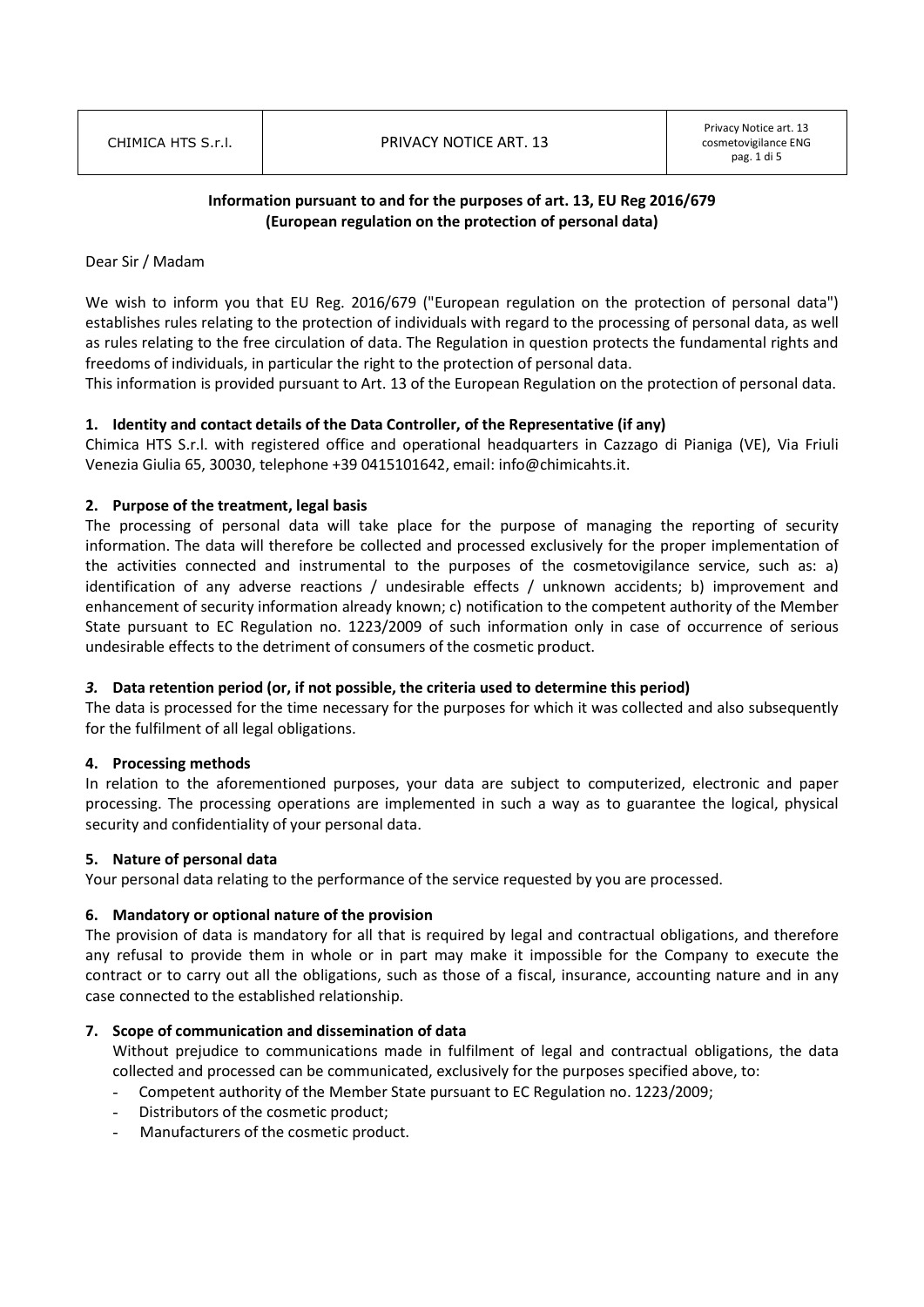| CHIMICA HTS S.r.I. |  |
|--------------------|--|

### 8. Rights of the interested party

### 8.1 Art. 15 (right of access) of EU Reg. 2016/679

The interested party has the right to obtain from the data controller confirmation as to whether or not personal data concerning him is being processed and, in this case, to obtain access to personal data and the following information:

- a) the purposes of the processing;
- b) the categories of personal data in question;
- c) the recipients or categories of recipients to whom the personal data have been or will be communicated, in particular if they are recipients of third countries or international organizations;
- d) the retention period of the personal data envisaged or, if this is not possible, the criteria used to determine this period;
- e) the existence of the right of the interested party to ask the data controller to correct or delete personal data or limit the processing of personal data concerning him or to oppose their treatment;
- f) the right to lodge a complaint with a supervisory authority;
- g) the existence of an automated decision-making process, including profiling and, at least in such cases, significant information on the logic used, as well as the importance and expected consequences of such processing for the data subject.

# 8.2 Art. 16 (right of rectification) of EU Reg. 2016/679

The interested party has the right to obtain from the Data Controller the correction of inaccurate personal data concerning him without justified delay. Taking into account the purposes of the processing, the interested party has the right to obtain the integration of incomplete personal data, also by providing a supplementary declaration.

# 8.3 Art. 17 (right to cancellation) of EU Reg. 2016/679

The interested party has the right to obtain from the data controller the cancellation of personal data concerning him without undue delay and the data controller is obliged to cancel the personal data without undue delay, if one of the following reasons exists:

- a) the personal data are no longer necessary with respect to the purposes for which they were collected or otherwise processed;
- b) the interested party revokes the consent on which the processing is based in accordance with Article 6, paragraph 1, letter a), or Article 9, paragraph 2, letter a), and if there is no other legal basis for the processing ;
- c) the interested party opposes the processing pursuant to Article 21, paragraph 1, and there is no legitimate overriding reason to proceed with the processing, or opposes the processing pursuant to Article 21, paragraph 2;
- d) the personal data have been unlawfully processed;
- e) personal data must be deleted to fulfill a legal obligation under Union law or the law of the Member State to which the data controller is subject;
- f) the personal data have been collected in relation to the offer of information society services referred to in Article 8, paragraph 1 of EU Reg. 2016/679

# 8.4 Art. 18 (right to limitation of processing) of EU Reg. 2016/679

The interested party has the right to obtain from the data controller the limitation of the processing when one of the following hypotheses occurs:

a) the data subject disputes the accuracy of the personal data, for the period necessary for the data controller to verify the accuracy of such personal data;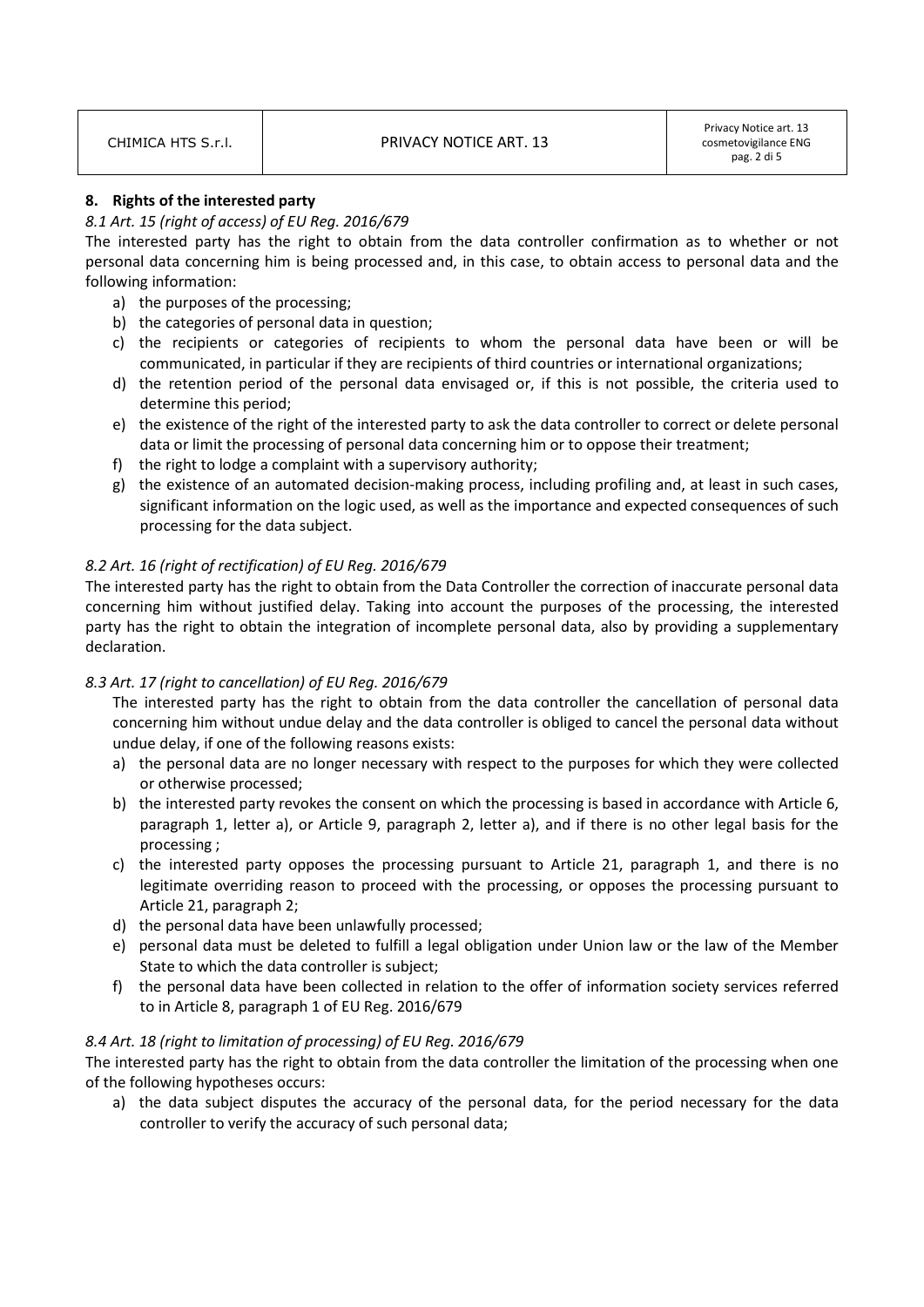- b) the processing is unlawful and the interested party opposes the cancellation of personal data and requests instead that its use be limited;
- c) although the data controller no longer needs them for processing purposes, the personal data are necessary for the data subject to ascertain, exercise or defend a right in court;
- d) the interested party opposed the processing pursuant to Article 21, paragraph 1, EU Reg. 2016/679 pending verification of the possible prevalence of the legitimate reasons of the data controller with respect to those of the interested party.

# 8.5 Article 20 (right to data portability) of EU Reg. 2016/679

1 The interested party has the right to receive in a structured format, commonly used and readable by an automatic device, the personal data concerning him/her provided to a data controller and has the right to transmit such data to another data controller without impediments by the data controller to whom he provided them if:

- a) the processing is based on the consent of Article 6, par. 1, lett. a) or Article 9, par. 2, lett. a), or on a contract pursuant to art. 6, par. 1, lett. b); is
- b) the processing is carried out by automated means.

2 In exercising their rights in relation to data portability in accordance with the previous paragraph, the interested party has the right to obtain the direct transmission of personal data from one data controller to the other, if technically feasible.

3 The exercise of the right referred to in paragraph 1 of this article is without prejudice to art. 17 (right to cancellation). This right does not apply to the processing necessary for the performance of a task of public interest or connected to the exercise of public authority vested in the data controller.

4 The right referred to in paragraph 1 must not affect the rights and freedoms of others.

# 8.6 Art. 21 (right to object) of EU Reg. 2016/679

1 The interested party has the right to object at any time, for reasons related to his particular situation, to the processing of personal data concerning him pursuant to art. 6 par. 1, lett. e) or f), including profiling.

2 If personal data are processed for direct marketing purposes, the interested party has the right to object at any time to the processing of personal data concerning him for these purposes, including profiling to the extent that it is connected to such direct marketing.

# 9. Right to lodge a complaint with a supervisory authority

You have the right to lodge a complaint with the supervisory authority, as required by law.

Below is provided the reference to the website of the Privacy Guarantor where the methods to protect your data are illustrated

http://www.garanteprivacy.it/home\_en

# 10. Withdrawal of consent to the processing and exercise of the rights of Point 8

You are entitled to withdraw your consent to the processing of your personal data by sending a registered letter with return receipt to the following address: Chimica Hts Srl, Via Friuli Venezia Giulia 65, 30030, Cazzago di Pianiga (VE), accompanied by a photocopy of your identity document, with the following text: << withdrawal of consent to the processing of all my personal data >>. At the end of this operation, your personal data will be removed from the archives as soon as possible.

If you wish to have more information on the processing of your personal data, or to exercise the rights referred to in point 8 above, you can send a registered letter with return receipt to the following address: Chimica Hts Srl, Via Friuli Venezia Giulia 65, 30030, Cazzago di Pianiga ( VE).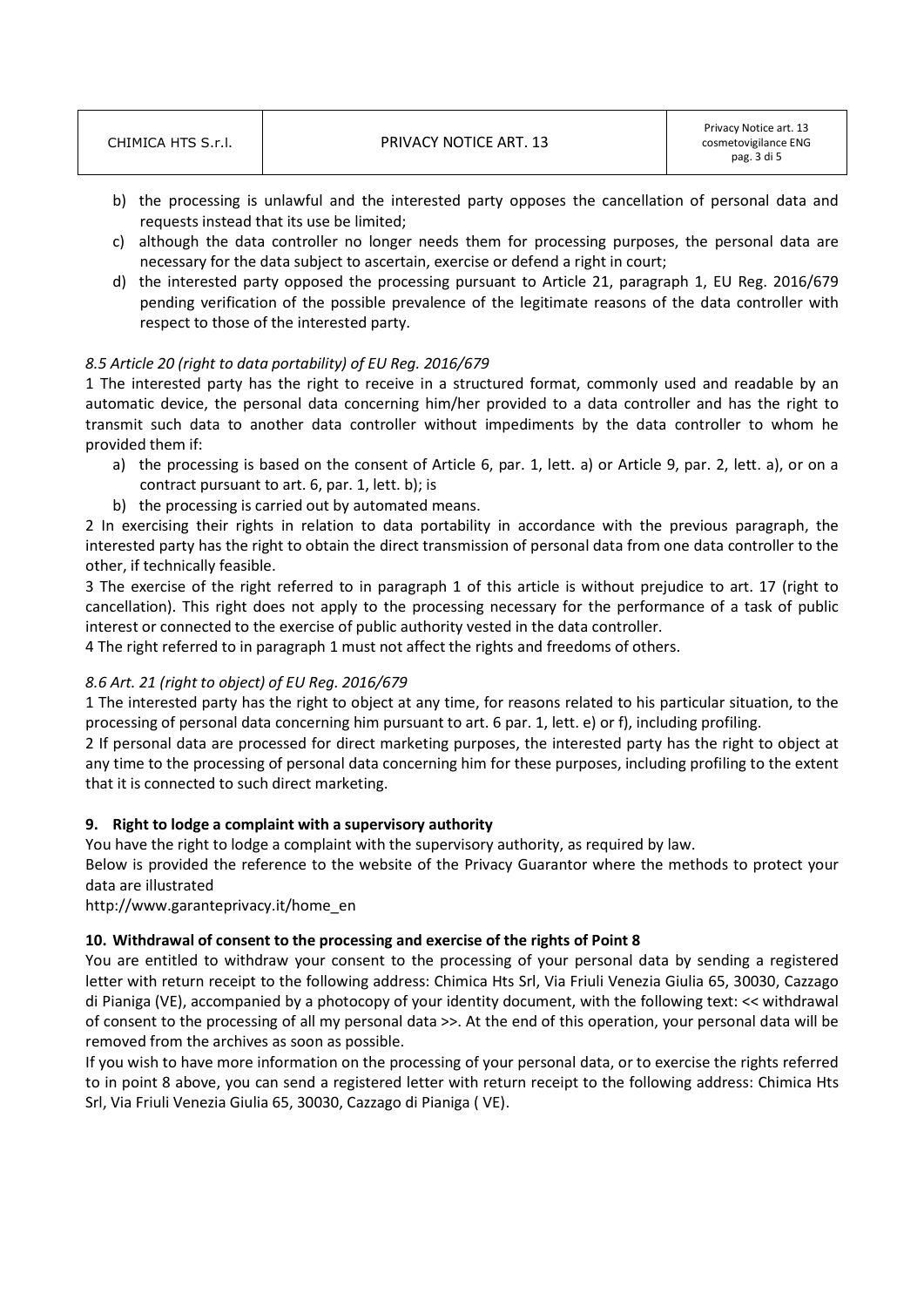| CHIMICA HTS S.r.I. |  |
|--------------------|--|
|                    |  |

In order to be able to carry out the Cosmetovigilance service, please print the following form, fill it in all its parts and return it signed to the following email address: info@chimicahts.it